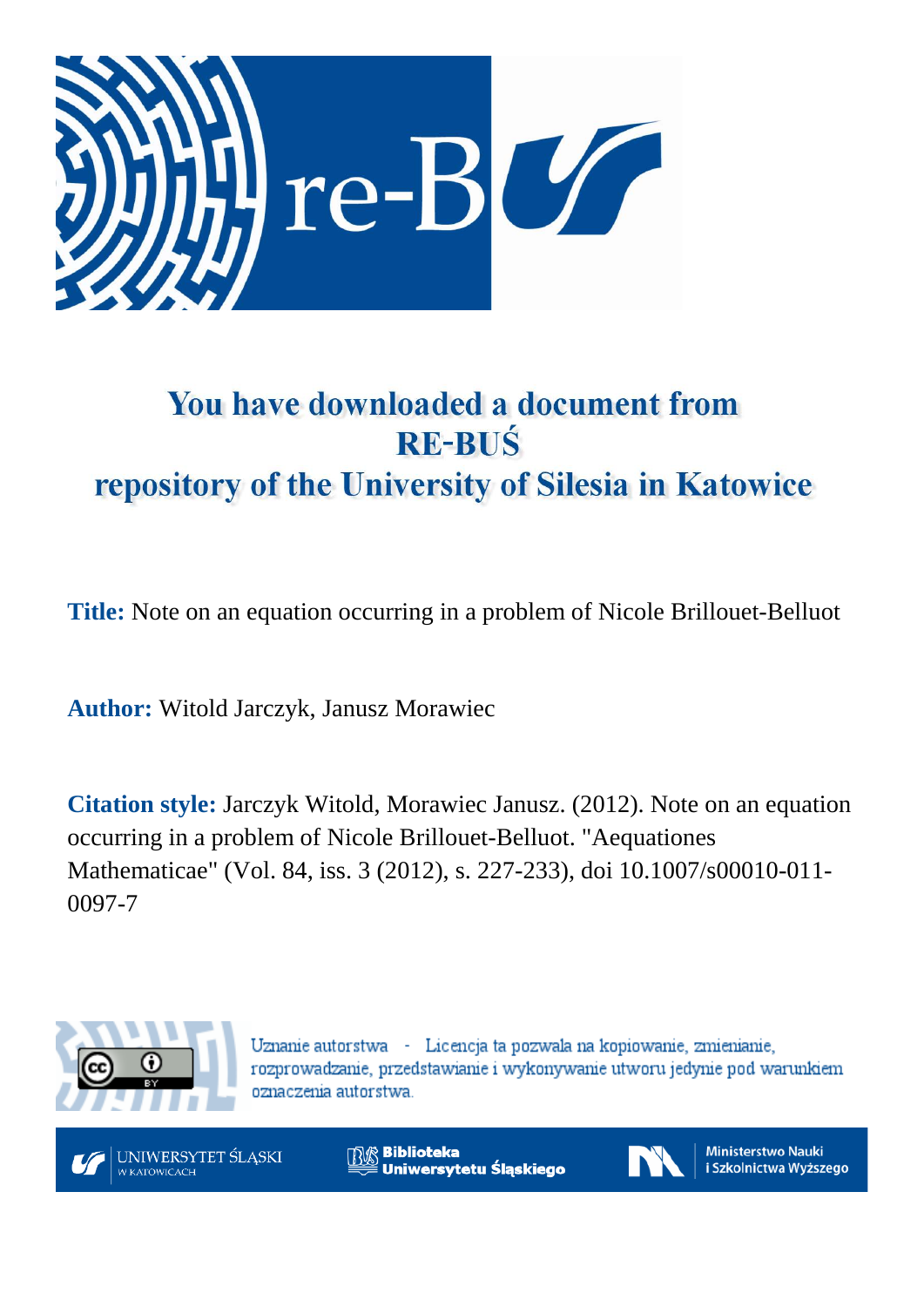Aequat. Math. 84 (2012), 227–233 -c The Author(s) 2011. This article is published with open access at Springerlink.com 0001-9054/12/030227-7 *published online* September 25, 2011

**Aequationes Mathematicae** 

## **Note on an equation occurring in a problem** of Nicole Brillouët-Belluot

Witold Jarczyk and Janusz Morawiec

**Abstract.** We study the functional equation  $f(x)f^{-1}(x) = x^2$  imposing no continuity assumptions on its bijective solutions defined on an interval. All the continuous bijections satisfying the equation were determined by the second author in (Aequat. Math. (in print), [2011\)](#page-7-0) when solving the problem (Problem posed during the forty-ninth International Sym-posium on Functional Equations [2011\)](#page-7-1) posed by Brillouët-Belluot.

**Mathematics Subject Classification (2010).** Primary 39B22; Secondary 39B12, 26A18.

**Keywords.** Iterative functional equation, bijection, iterate, general solution.

### **1. Introduction**

In [\[2\]](#page-7-0) the second author solved the problem posed in [\[1](#page-7-1)] proving that any continuous bijection of an arbitrary real interval *I*, satisfying the equation

$$
f(x)f^{-1}(x) = x^2,
$$
\n(1.1)

<span id="page-1-0"></span>is either linear:

$$
f(x) = cx, \quad x \in I,
$$
\n
$$
(1.2)
$$

<span id="page-1-3"></span>or of the form

<span id="page-1-2"></span>
$$
f(x) = \begin{cases} ax, & \text{if } x \in I \cap (-\infty, 0), \\ bx, & \text{if } x \in I \cap [0, \infty). \end{cases}
$$
 (1.3)

<span id="page-1-1"></span>The following two examples show that the continuity of a solution cannot be omitted there.

*Example* 1*.* The formula

$$
f(x) = \begin{cases} x, & \text{if } x \in 4^n(\frac{1}{2}, 1] \text{ and } n \in \mathbb{Z}, \\ 4x, & \text{if } x \in 4^n(1, 2] \text{ and } n \in \mathbb{Z}, \end{cases}
$$

**B** Birkhäuser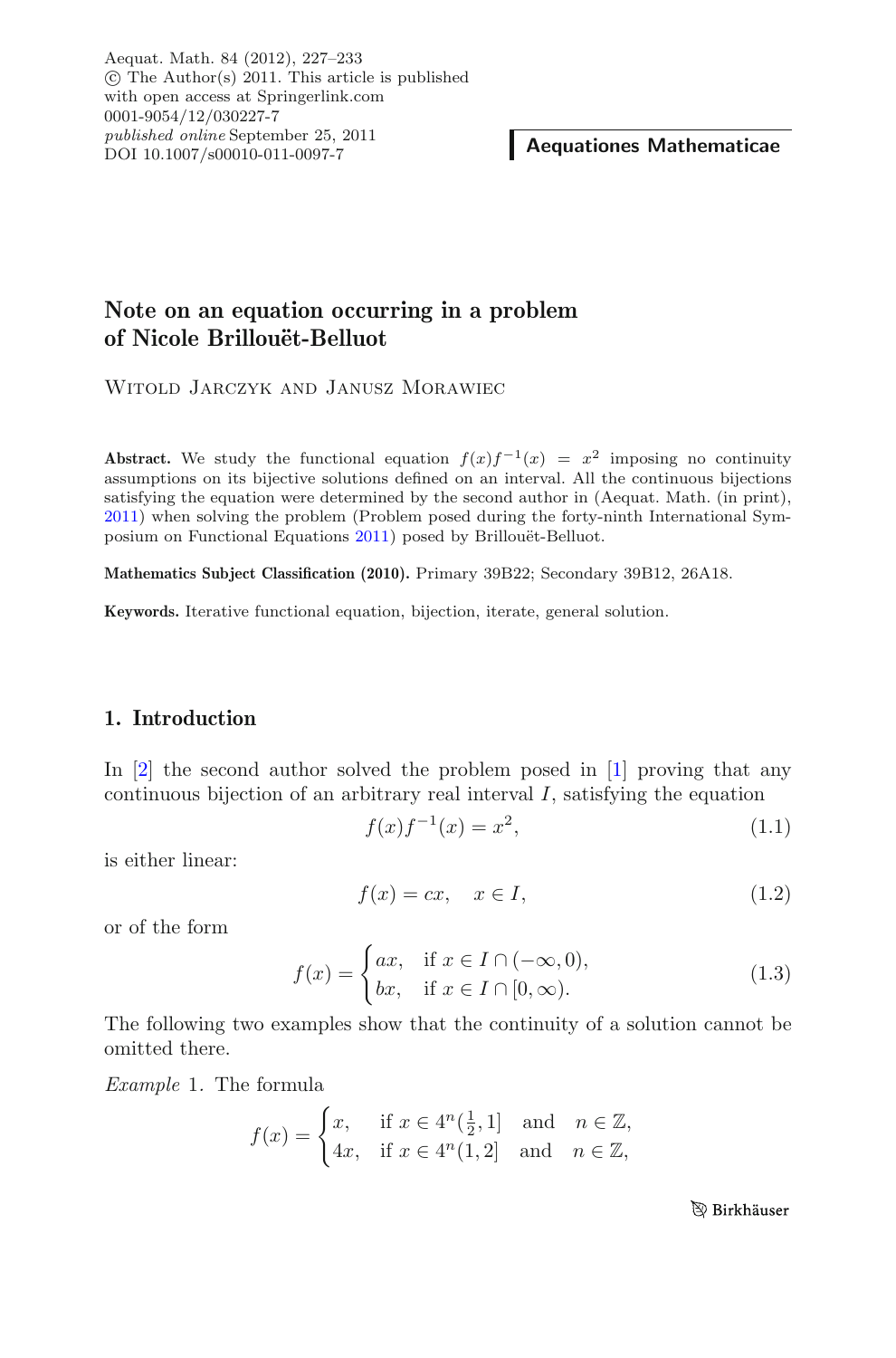provides a bijective solution  $f: (0, \infty) \to (0, \infty)$  of  $(1.1)$  which is discontinuous exactly at the powers of 2.

<span id="page-2-0"></span>*Example* 2*.* Let *I* be an interval and let *A* be its symmetric subset such that both *A* and  $I \setminus A$  contain a non-zero number. The function  $f: I \to I$ , given by

$$
f(x) = \begin{cases} -x, & \text{if } x \in A, \\ x, & \text{if } x \in I \setminus A, \end{cases}
$$
 (1.4)

<span id="page-2-4"></span>is a discontinuous bijection satisfying  $(1.1)$ .

Note that there are bijective solutions of  $(1.1)$  that are discontinuous at exactly one point; to see this take  $I = (-a, a]$  with  $a > 0$  and set  $A = (-a, a)$ in Example [2.](#page-2-0)

In what follows  $f$  stands for a bijection of an interval  $I$ , satisfying  $(1.1)$ , and  $f^n$ , where  $n \in \mathbb{Z}$ , denotes the *n*-th iterate of f. The only exception is Theorem [2.4,](#page-3-0) where *I* is replaced by an arbitrary set *X* of reals. (Note, however, that also some of the remaining results can be easily proved for bijections of *X*, with no essential changes in the proofs.)

<span id="page-2-2"></span>*Remark* 1.1. (i) [\[2](#page-7-0), Lemma 2.1] If  $0 \in I$  then  $f(0) = 0$ .

(ii) [\[2,](#page-7-0) Lemma 2.4] The function  $g: -I \rightarrow -I$ , given by  $g(x) = -f(-x)$ , is a bijective solution of [\(1.1\)](#page-1-0).

#### **2. Main results**

<span id="page-2-1"></span>We start with the following result where no continuity assumption is imposed on a solution of  $(1.1)$ .

**Theorem 2.1.** (i) If  $I \subset [0,\infty)$  or  $I \subset (-\infty,0]$ , and *I* is not a half-line *ending with* 0*, then*

$$
f(x) = x, \quad x \in I.
$$

<span id="page-2-5"></span>(ii) *If I is bounded then*

$$
|f(x)| = |x|, \quad x \in I.
$$
 (2.1)

<span id="page-2-6"></span>*Remark* 2.2. It is an easy observation that, because of  $(1.1)$ , for every  $x \in I$ we have  $|f(x)| = |x|$  if and only if  $f^2(x) = x$ .

In the proof of Theorem [2.1](#page-2-1) the following lemma plays a crucial role. Its first assertion is, in fact, Lemma 2.2 from [\[2](#page-7-0)] and the second one follows immediately.

<span id="page-2-3"></span>**Lemma 2.3.** *For every*  $x \in I \setminus \{0\}$  *the sequence*  $(f^{n}(x))_{n \in \mathbb{Z}}$  *is geometric:* 

$$
f^n(x) = \left(\frac{f(x)}{x}\right)^n x, \quad n \in \mathbb{Z}.
$$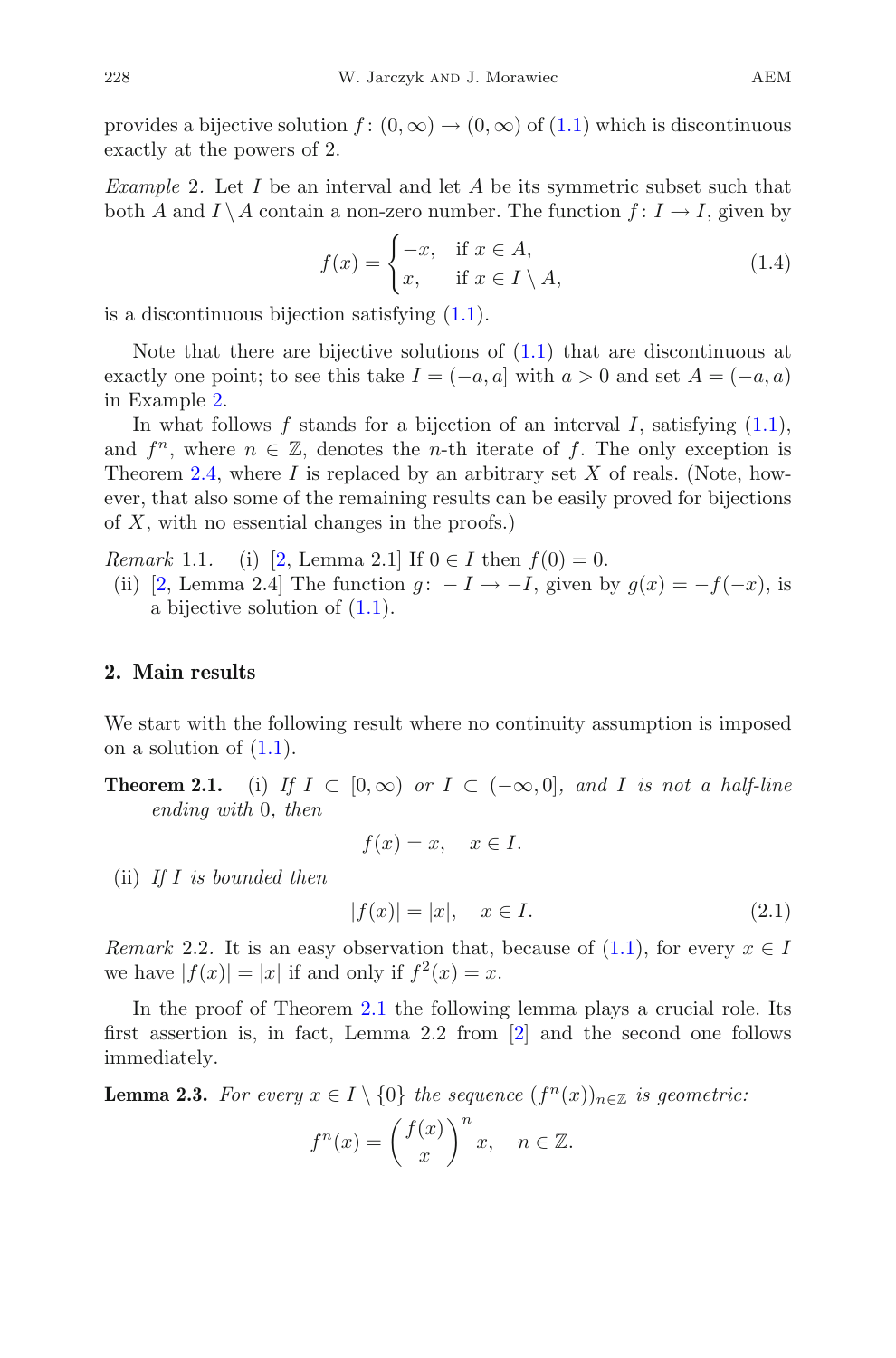*In particular,*

 $if$  0 < | $f(x)$ | < |x|*, then*  $\lim_{n \to \infty} f^{n}(x) = 0$  *and*  $\lim_{n \to \infty} |f^{n}(x)| = +\infty$ *and*

 $if |f(x)| > |x| > 0$ , then  $\lim_{n \to +\infty} |f^n(x)| = +\infty$  and  $\lim_{n \to -\infty} f^n(x) = 0$ *for any*  $x \in I$ *.* 

- *Proof of Theorem* [2.1](#page-2-1). (i) By Remark [1.1](#page-2-2) we may assume that  $I \subset (0,\infty)$ . Then, as  $I \neq (0, \infty)$  it follows from Lemma [2.3](#page-2-3) that  $f(x) = x$  for all  $x \in I$ .
- (ii) Since the endpoints of *I* are finite, Lemma [2.3](#page-2-3) gives the assertion immediately.

As it follows from Theorem  $2.1(i)$  $2.1(i)$  we may expect discontinuous bijective solutions of [\(1.1\)](#page-1-0) defined on *I* only if either *I* is a half-line ending with 0, or  $0 \in \text{int}I$ . Example [1](#page-1-1) together with Remark [1.1\(](#page-2-2)ii) as well as Example [2](#page-2-0) show that this is actually the case.

<span id="page-3-0"></span>Example [1](#page-1-1) also suggested the following description of the general solution of  $(1.1)$  in the class of bijections of an arbitrary set  $X \subset \mathbb{R}$ .

**Theorem 2.4.** *Let X be a set of reals. Equation* [\(1.1\)](#page-1-0) *has a solution which is a bijection of X if and only if there is a partition of X into pairwise disjoint sets of elements of some two-sided geometric sequences. If*  $\{A_t\}_{t \in T}$  *is such a partition of X, viz.*

$$
A_t = \{a_t q_t^n : n \in \mathbb{Z}\}, \quad t \in T,
$$

*with some*  $a_t \in X$  *and*  $q_t \in \mathbb{R} \setminus \{0\}$ *, then the formula* 

$$
f(a_t q_t^n) = a_t q_t^{n+1}
$$

*defines a bijection of X which satisfies* [\(1.1\)](#page-1-0)*. Conversely: any bijection of X satisfying* [\(1.1\)](#page-1-0) *can be obtained in such a manner.*

*Proof.* To obtain the first part of the theorem it is enough to take any  $x \in X$ of the form  $a_t q_t^n$  and observe that

$$
f(x)f^{-1}(x) = f(a_t q_t^n) f^{-1}(a_t q_t^n) = a_t q_t^{n+1} a_t q_t^{n-1} = (a_t q_t^n)^2 = x^2.
$$

Conversely, if  $f$  is a bijection of  $X$  satisfying  $(1.1)$ , then it is sufficient to consider the partition of *X* into the orbits  $\{f^{n}(x) : n \in \mathbb{Z}\}\)$  of all elements *x* of *X*; it follows immediately from [\(1.1\)](#page-1-0) that all the sequences  $(f^{n}(x))_{n\in\mathbb{Z}}$  are geometric (in the case  $X = I$  it is explicitly indicated in Lemma [2.3\)](#page-2-3).  $\Box$ 

It turns out that if  $0 \in \text{int}I$  and *I* is bounded, then Example [2](#page-2-0) yields a form of general solution of  $(1.1)$  which can be seen from the next result.

 $\Box$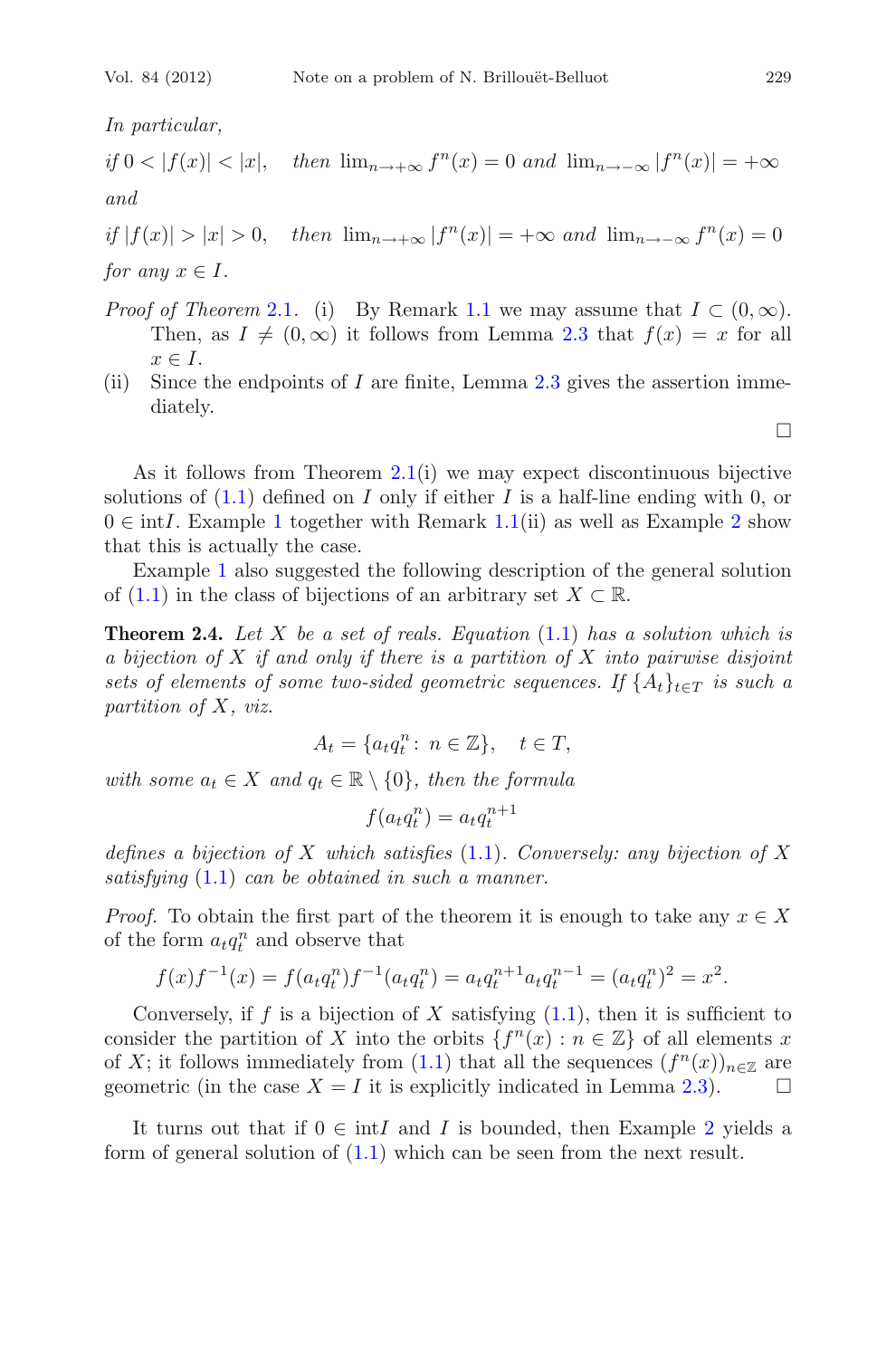**Theorem 2.5.** *Assume that*  $0 \in \text{int}I$  *and I is bounded. Then there is a non-void symmetric set*  $A \subset I$  *such that* [\(1.4\)](#page-2-4) *holds.* 

*Proof.* The assertion can be easily deduced from Theorem [2.4](#page-3-0) and Lemma [2.3.](#page-2-3) Nevertheless we present another argument.

By Theorem [2.1\(](#page-2-1)ii) we know that  $f(x) \in \{-x, x\}$  for every  $x \in I$ , and thus, as *f* is a bijection,  $f(x) = x$  for all  $x \in I \setminus (-I)$ . Put  $A = \{x \in I : f(x) = -x\}$ . Then  $0 \in A \subset I \cap (-I)$ . Clearly [\(1.4\)](#page-2-4) holds true. If  $x \in A \setminus \{0\}$  then  $f(x) = -x$ , whence, by [\(1.1\)](#page-1-0),  $xf(-x) = xf^{2}(x) = f(x)^{2} = (-x)^{2}$ , i.e.  $f(-x) = -(-x)$  and  $-x \in A$ . Consequently, *A* is symmetric.  $\square$ 

Examples [1](#page-1-1) and [2](#page-2-0) show that when *I* is a half-line ending with 0 or  $0 \in \text{int}I$ , it is difficult to find conditions which guarantee that a solution of [\(1.1\)](#page-1-0) is of one of the forms in  $(1.2)$  and  $(1.3)$ , other than its continuity. We complete the note with two possible trials into this direction.

<span id="page-4-1"></span>**Theorem 2.6.** *Assume that I is a half-line ending with* 0 *and the function*  $x \mapsto f(x)/x$  *has a* (*finite or not*) *limit c at at least one endpoint of I. Then c is finite and positive, and* [\(1.2\)](#page-1-2) *holds.*

*Proof.* Because of Remark [1.1](#page-2-2) we may assume that  $I = (0, \infty)$ .

Define  $q: I \to I$  by

$$
g(x) = \frac{f(x)}{x}.\tag{2.2}
$$

It follows from Lemma [2.3](#page-2-3) that

<span id="page-4-2"></span>
$$
\frac{f^{n+1}(x)}{f^n(x)} = \frac{f(x)}{x}, \quad x \in I, \ n \in \mathbb{Z},
$$

<span id="page-4-0"></span>that is

$$
g(f^{n}(x)) = g(x), \quad x \in I, \ n \in \mathbb{Z}.
$$
\n
$$
(2.3)
$$

Put  $C = \{x \in I : f(x) \neq x\}$ . Without loss of generality we may assume that  $C \neq \emptyset$ . From [\(2.3\)](#page-4-0) and the second part of Lemma [2.3](#page-2-3) we deduce that  $g(x) = c$ , i.e.  $f(x) = cx$  for all  $x \in C$ . Consequently,  $c \in (0, \infty) \setminus \{1\}$  because  $C \neq \emptyset$ , and  $C = \{x \in I : f(x) = cx\}$ . Moreover, as

$$
I = f(I) = f(C) \cup f(I \setminus C) = cC \cup (I \setminus C) \text{ and } f(C) \cap f(I \setminus C) = \emptyset,
$$

it follows that  $cC = C$ .

Since *c* is the limit of *g* at an endpoint of *I* and *g* takes at most two values: *c* and 1, there is a vicinity *U* of the endpoint such that  $U \subset C$ . Take any  $x \in I$ and  $n \in \mathbb{Z}$  such that  $c^n x \in U$ . Then  $x \in c^{-n}U \subset c^{-n}C = C$ . This shows that  $C = I$  and this completes the proof.  $\Box$ 

<span id="page-4-3"></span>A counterpart of Theorem [2.6](#page-4-1) for intervals containing 0 in their interior reads as follows.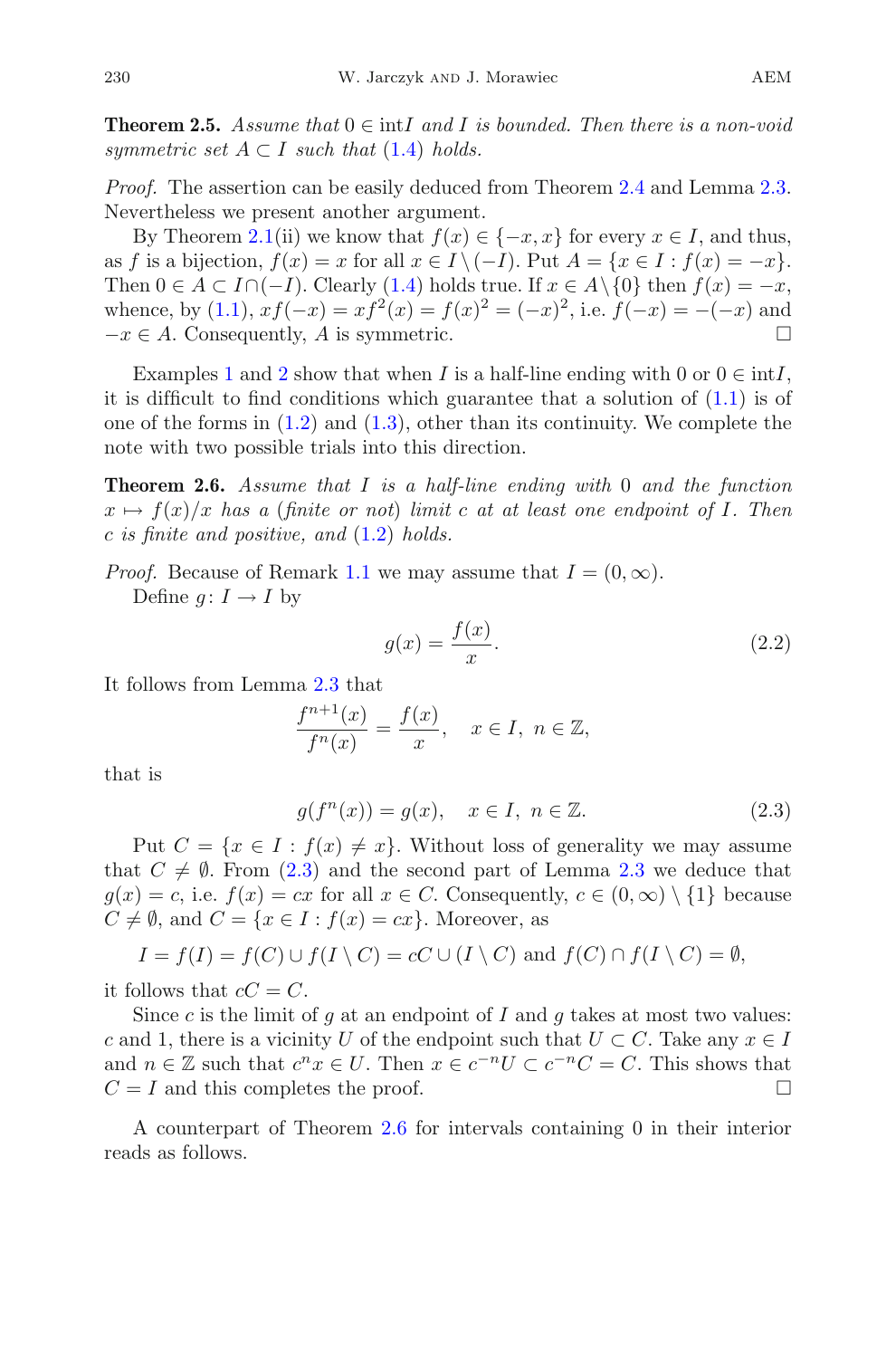**Theorem 2.7.** *Assume that*  $0 \in \text{int}I$  *and the function*  $x \mapsto f(x)/x$  *has* (*finite or not*) *left hand limit a and right hand limit b at* 0*. Then a, b are finite and non-zero, and either both are positive, or*  $a = b$ *. Moreover, either* [\(1.3\)](#page-1-3)*, or* [\(2.1\)](#page-2-5) *hold.*

<span id="page-5-0"></span>*Proof.* We argue similarly as in the proof of Theorem [2.6.](#page-4-1) Defining  $g: I \setminus \{0\} \rightarrow$  $I \setminus \{0\}$  by  $(2.2)$  we come to

$$
g(f^{2n-1}(x)) = g(x) = g(f^{2n}(x)), \quad x \in I \setminus \{0\}, \ n \in \mathbb{Z}.
$$
 (2.4)

<span id="page-5-1"></span>At first we claim that  $a, b \in \mathbb{R} \setminus \{0\}$  and

either 
$$
f(x) = ax
$$
, or  $|f(x)| = |x|$ ,  $x \in I \cap (-\infty, 0]$ , (2.5a)

either 
$$
f(x) = bx
$$
, or  $|f(x)| = |x|$ ,  $x \in I \cap [0, \infty)$ . (2.5b)

In fact, if  $|f(x)| = |x|$  for all  $x \in I \cap (-\infty, 0)$ , then  $|a| = 1$ . Otherwise take any *x* ∈ *I* ∩ (−∞*,* 0) with  $|f(x)| \neq |x|$ . Then the second part of Lemma [2.3](#page-2-3) and [\(2.4\)](#page-5-0) implies  $g(x) = a$ , whence  $a \in \mathbb{R} \setminus \{0\}$  and  $f(x) = ax$ , which gives [\(2.5a\)](#page-5-1). Similarly one can get  $(2.5b)$ .

Now we prove that either  $a, b$  are positive, or  $a = b$ . Assume, for instance, that  $a < 0$ . If  $a = -1$  then, by  $(2.5a)$ , the function q takes at most two values in *I* ∩ (−∞*,* 0), viz. −1 and 1, and thus *f*(*x*) = −*x* in a left vicinity *U* of 0. Now [\(1.1\)](#page-1-0) implies  $f(-x) = f(f(x)) = f^{2}(x) = f(x)^{2}/x = (-x)^{2}/x = x$ for every  $x \in U$ , i.e.  $f(x) = -x$  in  $-U$ , whence  $b = -1$ , that is  $a = b$ . If  $a \in (-\infty, 0) \setminus \{-1\}$  then we can find an  $x \in I \setminus \{0\}$  such that  $f(x)/x \in$  $(-\infty, 0) \setminus \{-1\}$ , and thus, because of Lemma [2.3,](#page-2-3) we have  $f^{2n}(x)/f^{2n-1}(x) < 0$ for every  $n \in \mathbb{Z}$ . Consequently, [\(2.4\)](#page-5-0) forces  $a = b$  in that case as well. Similarly we prove that  $a = b$  whenever  $b < 0$ .

<span id="page-5-2"></span>We show that

either 
$$
f^2(x) = a^2x
$$
, or  $f^2(x) = x$ ,  $x \in I \cap (-\infty, 0]$ , (2.6a)

either 
$$
f^2(x) = b^2x
$$
, or  $f^2(x) = x$ ,  $x \in I \cap [0, \infty)$ . (2.6b)

Take any  $x \in I \cap (-\infty, 0)$ . If  $|f(x)| = |x|$  then, by Remark [2.2,](#page-2-6) we have  $f^{2}(x) = x$ . So, because of [\(2.5a\)](#page-5-1), we may assume that  $f(x) = ax$ . We prove that  $f^{2}(x) = a^{2}x$ . If  $a > 0$  then  $ax \in I \cap (-\infty, 0)$  whence, by  $(2.5a)$ , we get either  $f^{2}(x) = f(ax) = a^{2}x$ , or  $|f^{2}(x)| = |f(ax)| = |ax| = |a||x|$ , i.e.  $f^{2}(x) = |a|x$ , since  $xf^2(x) \ge 0$  by [\(1.1\)](#page-1-0). If  $a < 0$  then  $b = a$  and  $ax \in I \cap (0, \infty)$ , and thus, on account of [\(2.5b\)](#page-5-1), we have either  $f^2(x) = f(ax) = bax = a^2x$ , or again  $f^{2}(x) = |a|x$ . In both cases it remains to consider the equality  $f^{2}(x) = |a|x$ . Then  $(1.1)$  gives  $x \cdot |a|x = (ax)^2$ , i.e.  $|a| = 1$  and, consequently, we again come to  $f^2(x) = a^2x$ . This yields  $(2.6a)$ . Similarly one can obtain  $(2.6b)$ .

<span id="page-5-3"></span>Now we prove that

$$
f^{2}(x) = a^{2}x, \quad x \in I \cap (-\infty, 0],
$$
\n(2.7a)

$$
f^{2}(x) = b^{2}x, \quad x \in I \cap [0, \infty).
$$
 (2.7b)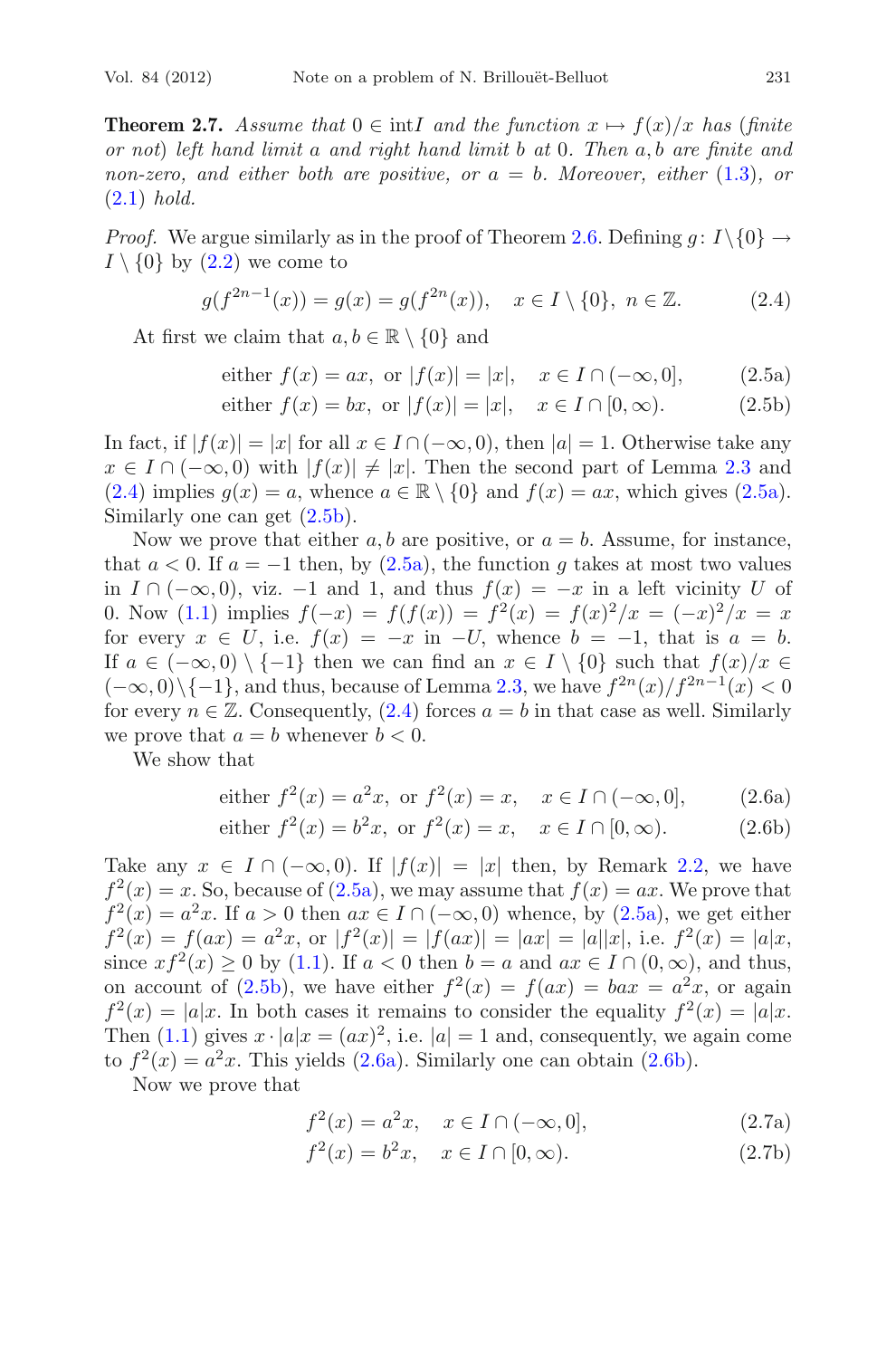Due to condition [\(2.6a\)](#page-5-2) we may assume that  $a^2 \neq 1$ . Let  $A = \{x \in I \cap (-\infty, 0] :$  $f^{2}(x) = a^{2}x$ . Since *a* and *b* are finite, we have  $f(0-) = f(0+) = 0$ , and thus

$$
\lim_{x \to 0-} \frac{f^2(x)}{x} = \lim_{x \to 0-} \frac{f(f(x))}{f(x)} \frac{f(x)}{x} = a^2
$$

(remember that  $b = a$  when *a* is negative!). Making use of  $(2.6a)$  we see that the function  $I \cap (-\infty, 0) \ni x \mapsto f^2(x)/x$  takes at most two values:  $a^2$  and 1. Therefore we can find a left vicinity *U* of 0 such that  $U \subset A$ . Moreover, as

$$
I \cap (-\infty, 0] = f^2(I \cap (-\infty, 0]) = f^2(A) \cup f^2(I \cap (-\infty, 0] \setminus A),
$$
  
=  $a^2 A \cup (I \cap (-\infty, 0] \setminus A)$ 

and

$$
f^2(A) \cap f^2(I \cap (-\infty, 0] \setminus A) = \emptyset,
$$

we have  $a^2A = A$ . Take any  $x \in I \cap (-\infty, 0)$  and  $n \in \mathbb{Z}$  such that  $a^{2n}x \in U$ . Then  $x \in a^{-2n}U \subset a^{-2n}A = A$ . This shows that  $A = I \cap (-\infty, 0]$ , which is [\(2.7a\)](#page-5-3). Similarly one can prove [\(2.7b\)](#page-5-3).

We prove that

<span id="page-6-0"></span>either 
$$
f(x) = ax
$$
,  $x \in I \cap (-\infty, 0]$ , or  $|f(x)| = |x|$ ,  $x \in I \cap (-\infty, 0]$ , (2.8a)  
either  $f(x) = bx$ ,  $x \in I \cap [0, \infty)$ , or  $|f(x)| = |x|$ ,  $x \in I \cap [0, \infty)$ . (2.8b)

First assume that  $|f(x_0)| = |x_0|$  for an  $x_0 \in I \cap (-\infty, 0)$ . Then, because of Remark [2.2,](#page-2-6) we have  $f^2(x_0) = x_0$  which jointly with  $(2.7a)$  gives  $|a| = 1$ . Consequently, condition  $(2.5a)$  implies  $|f(x)| = |x|$  for all  $x \in I \cap (-\infty, 0]$ . On the other hand, if  $|f(x)| \neq |x|$  for each  $x \in I \cap (-\infty, 0)$ , then [\(2.5a\)](#page-5-1) yields  $f(x) = ax, x \in I \cap (-\infty, 0]$ . Condition [\(2.8b\)](#page-6-0) can be proved similarly.

It follows from  $(2.8a)$  and  $(2.8b)$  that to complete the proof of the theorem it is enough to consider the following cases only:

$$
f(x) = ax, x \in I \cap (-\infty, 0],
$$
 and  $|f(x)| = |x|, x \in I \cap [0, \infty),$ 

and, symmetrically,

$$
|f(x)| = |x|, x \in I \cap (-\infty, 0],
$$
 and  $f(x) = bx, x \in I \cap [0, \infty).$ 

Assume, for instance, the first possibility. If  $f(x) = x, x \in I \cap [0, \infty)$ , then [\(1.3\)](#page-1-3) holds with  $b = 1$ . Otherwise  $f(x_0) = -x_0$  for an  $x_0 \in I \cap (0, \infty)$ , whence  $f^{2}(x_{0}) = x_{0}$  on account of Remark [2.2,](#page-2-6) and thus  $x_{0} = f^{2}(x_{0}) = f(-x_{0}) = f(x_{0})$  $a(-x_0)$ . Therefore  $a = -1$  and, consequently, [\(2.1\)](#page-2-5) holds.  $\Box$ 

We complete the paper with an example showing that the assertion of Theorem [2.7](#page-4-3) can not be improved. More precisely, we show that the existence of one-sided limits of the function  $I \setminus \{0\} \ni x \mapsto f(x)/x$  at 0 does not imply the continuity of *f*.